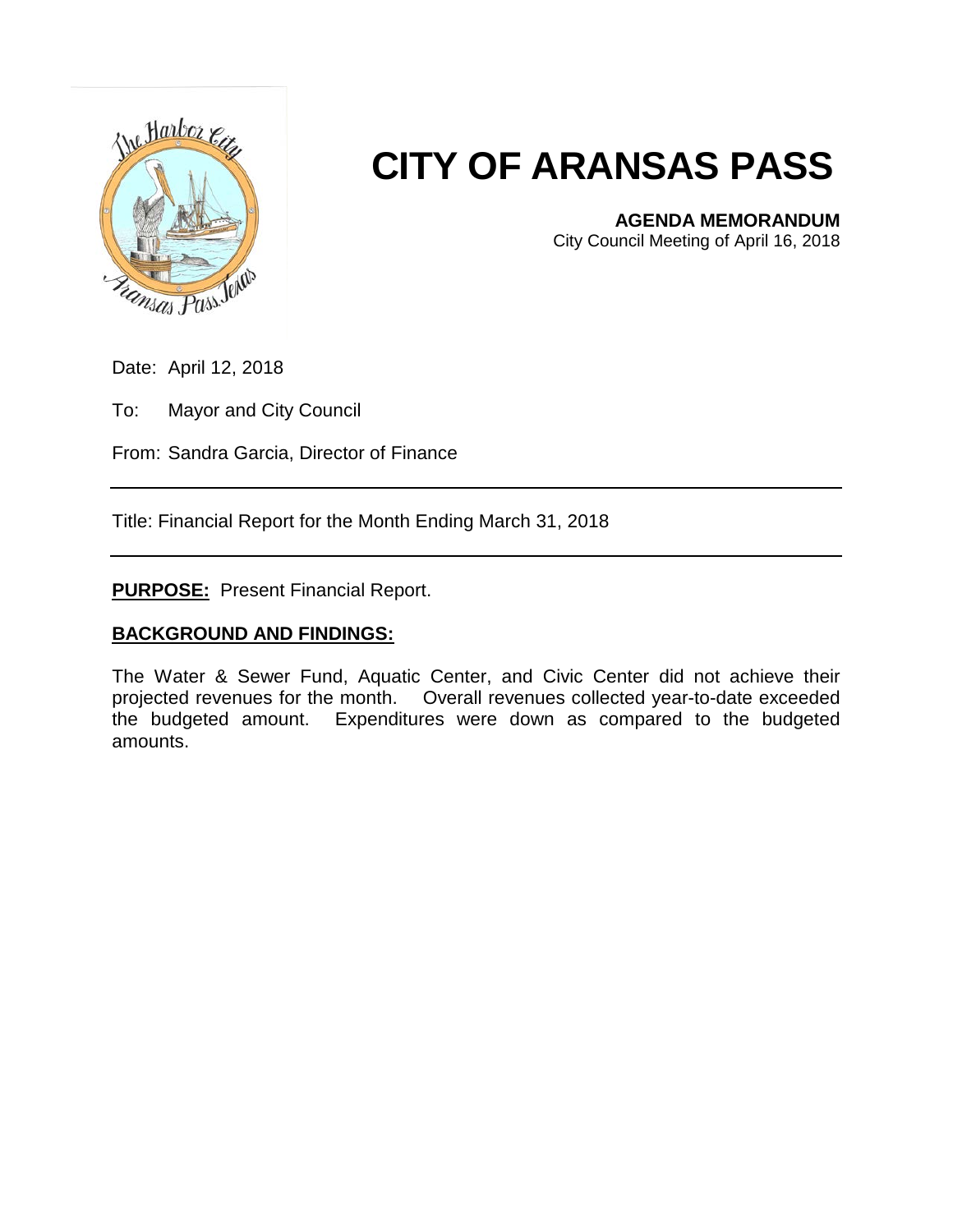## **City of Aransas Pass Financial Report Month The Ending March 31, 2018**

|                               | <b>Current</b>  |                       |                      |                   | <b>Remaining</b> |
|-------------------------------|-----------------|-----------------------|----------------------|-------------------|------------------|
|                               | <b>Budgeted</b> | <b>Current Actual</b> | <b>Annual Budget</b> | <b>YTD Actual</b> | Budget %*        |
| <b>General Fund</b>           |                 |                       |                      |                   |                  |
| Revenue                       | 651,298         | 496,044               | 9,772,836            | 5,775,349         | 40.90%           |
| Expenditures                  | 797,906         | 620,258               | 9,772,836            | 3,872,349         | 60.38%           |
|                               | (146, 609)      | (124, 214)            |                      | 1,903,000         |                  |
| <b>Debt Service Fund</b>      |                 |                       |                      |                   |                  |
| Revenue                       | 53,437          | 49,069                | 1,644,934            | 1,558,365         | 5.26%            |
| Expenditures                  |                 |                       | 1,596,226            | 1,106,494         | 30.68%           |
|                               | 53,437          | 49,069                | 48,708               | 451,871           |                  |
| <b>Water &amp; Sewer Fund</b> |                 |                       |                      |                   |                  |
| Revenue                       | 403,006         | 323,747               | 4,836,069            | 2,035,204         | 57.92%           |
| Expenditures                  | 332,138         | 452,633               | 4,837,778            | 2,284,103         | 52.79%           |
|                               | 70,868          | (128, 886)            | (1,709)              | (248, 899)        |                  |
| <b>Harbor Fund</b>            |                 |                       |                      |                   |                  |
| Revenue                       | 25,079          | 24,251                | 300,950              | 233,431           | 22.44%           |
| Expenditures                  | 24,371          | 10,220                | 297,010              | 54,010            | 81.82%           |
|                               | 708             | 14,031                | 3,940                | 179,421           |                  |
| <b>Aquatics Center</b>        |                 |                       |                      |                   |                  |
| Revenue                       |                 | 910                   | 204,663              | 1,310             | 99.36%           |
| Expenditures                  | 40,993          | 12,732                | 313,345              | 78,914            | 74.82%           |
|                               | (40, 993)       | (11, 822)             | (108, 682)           | (77, 604)         |                  |
| <b>Civic Center</b>           |                 |                       |                      |                   |                  |
| Revenue                       | 34,280          | 4,321                 | 411,360              | 11,054            | 97.31%           |
| Expenditures                  | 26,997          | 21,030                | 382,317              | 154,363           | 59.62%           |
|                               | 7,283           | (16, 709)             | 29,043               | (143, 310)        |                  |
| <b>Hotel/Motel Fund</b>       |                 |                       |                      |                   |                  |
| Revenue                       | 58              | 104                   | 260,700              | 126,989           | 51.29%           |
| Expenditures                  | 4,750           |                       | 232,000              | 109,176           | 52.94%           |
|                               | (4, 692)        | 104                   | 28,700               | 17,813            |                  |
| <b>Overall</b>                |                 |                       |                      |                   |                  |
| Revenue                       | 1,167,158       | 898,445               | 17,431,512           | 9,741,702         | 44.11%           |
| Expenditures                  | 1,227,155       | 1,116,873             | 17,431,512           | 7,659,410         | 56.06%           |
|                               | (59, 997)       | (218, 427)            |                      | 2,082,292         |                  |

\*The remaining budget percent for Revenues should be 50.00% or less to be on track with budgeted revenues.

\*The remaining budget percent for Expenditures should be 50.00% or greater to be on track with budgeted expenditures.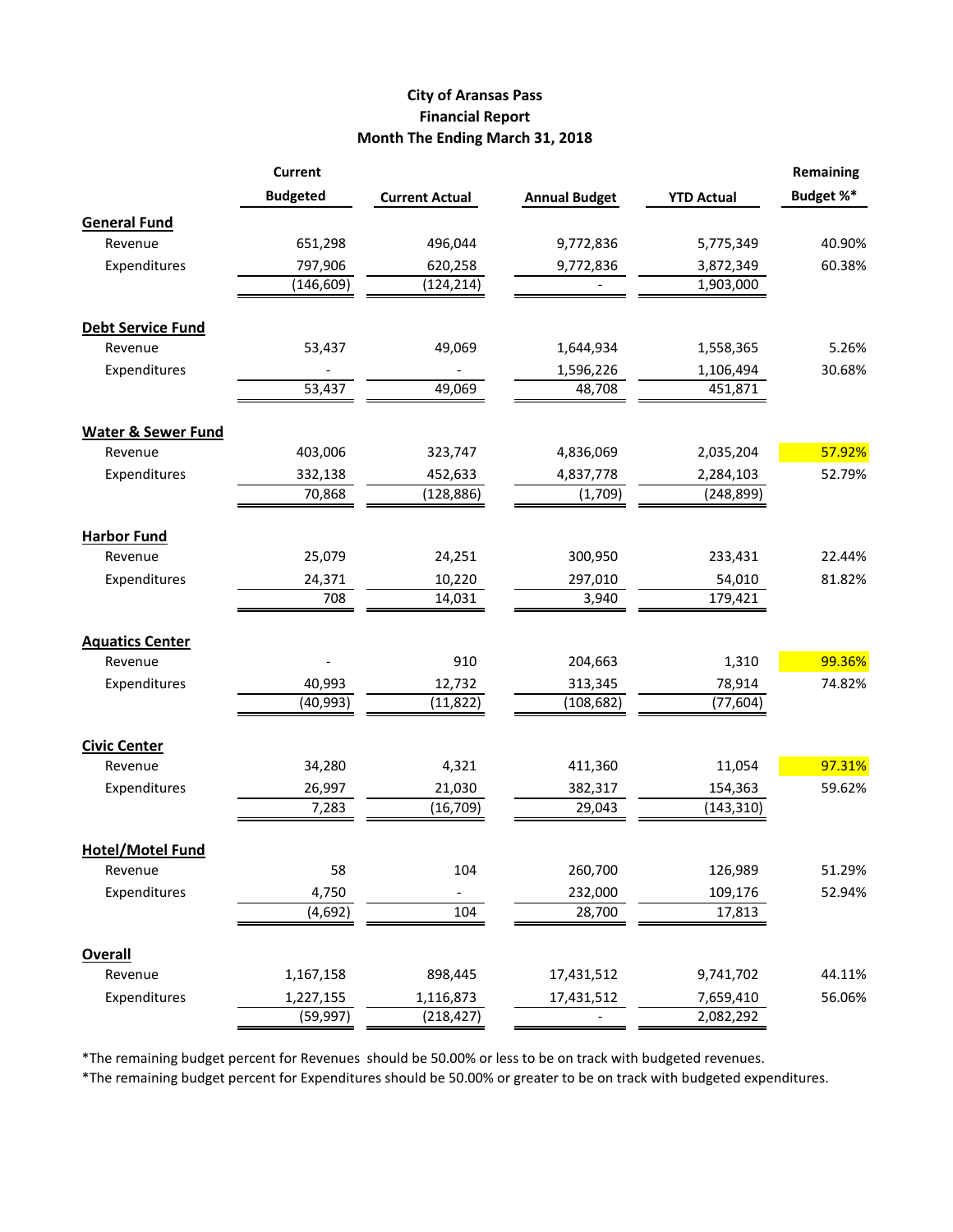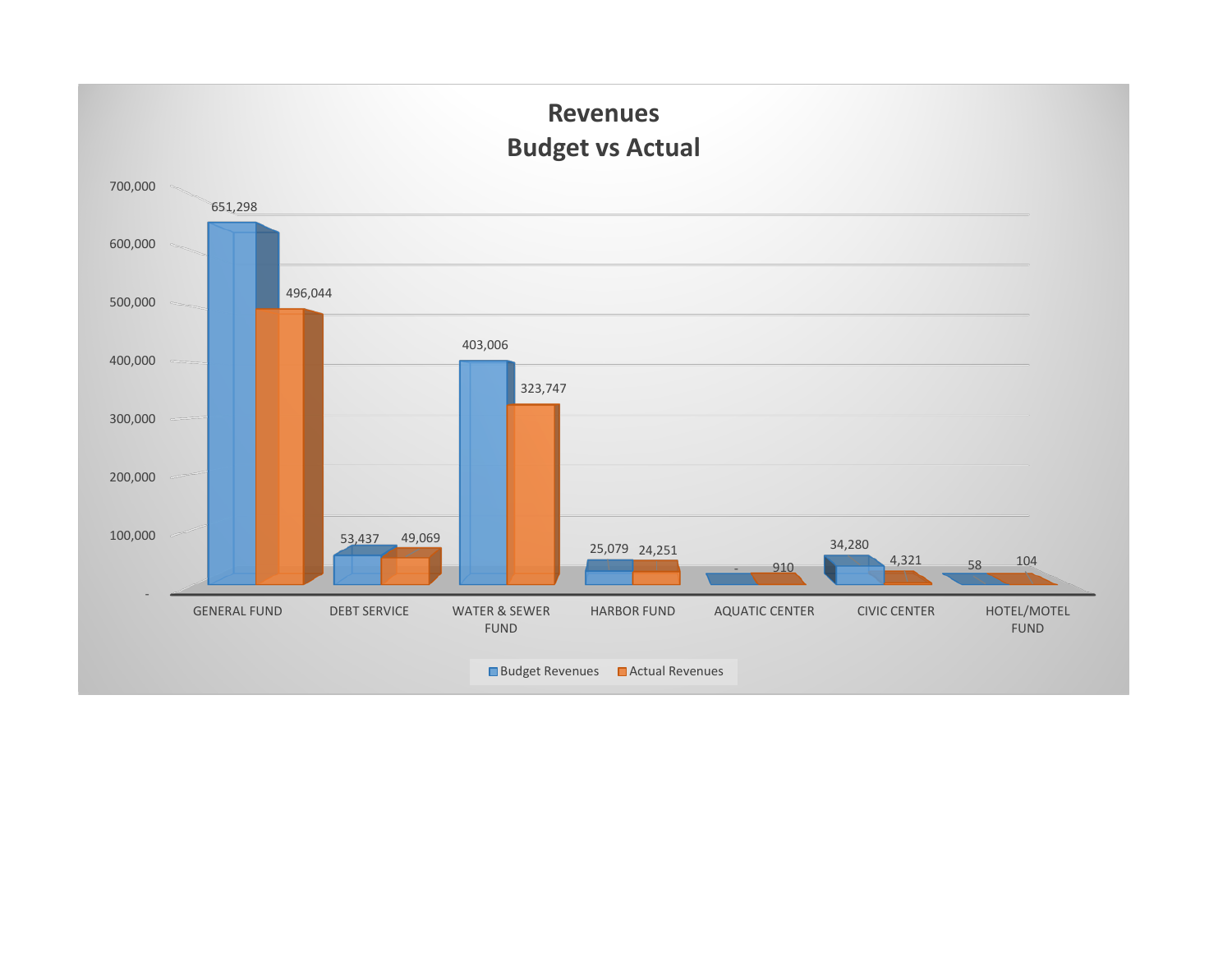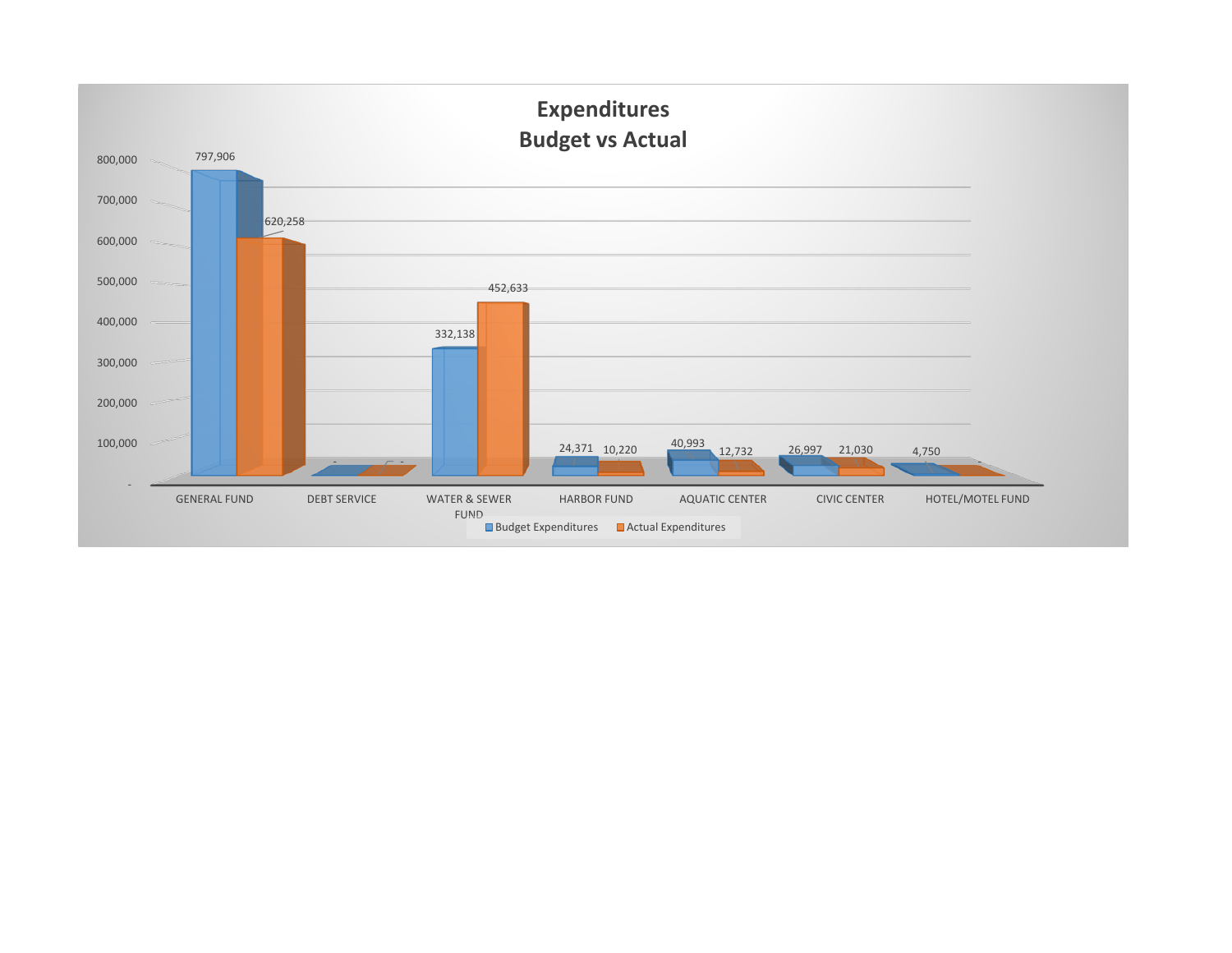